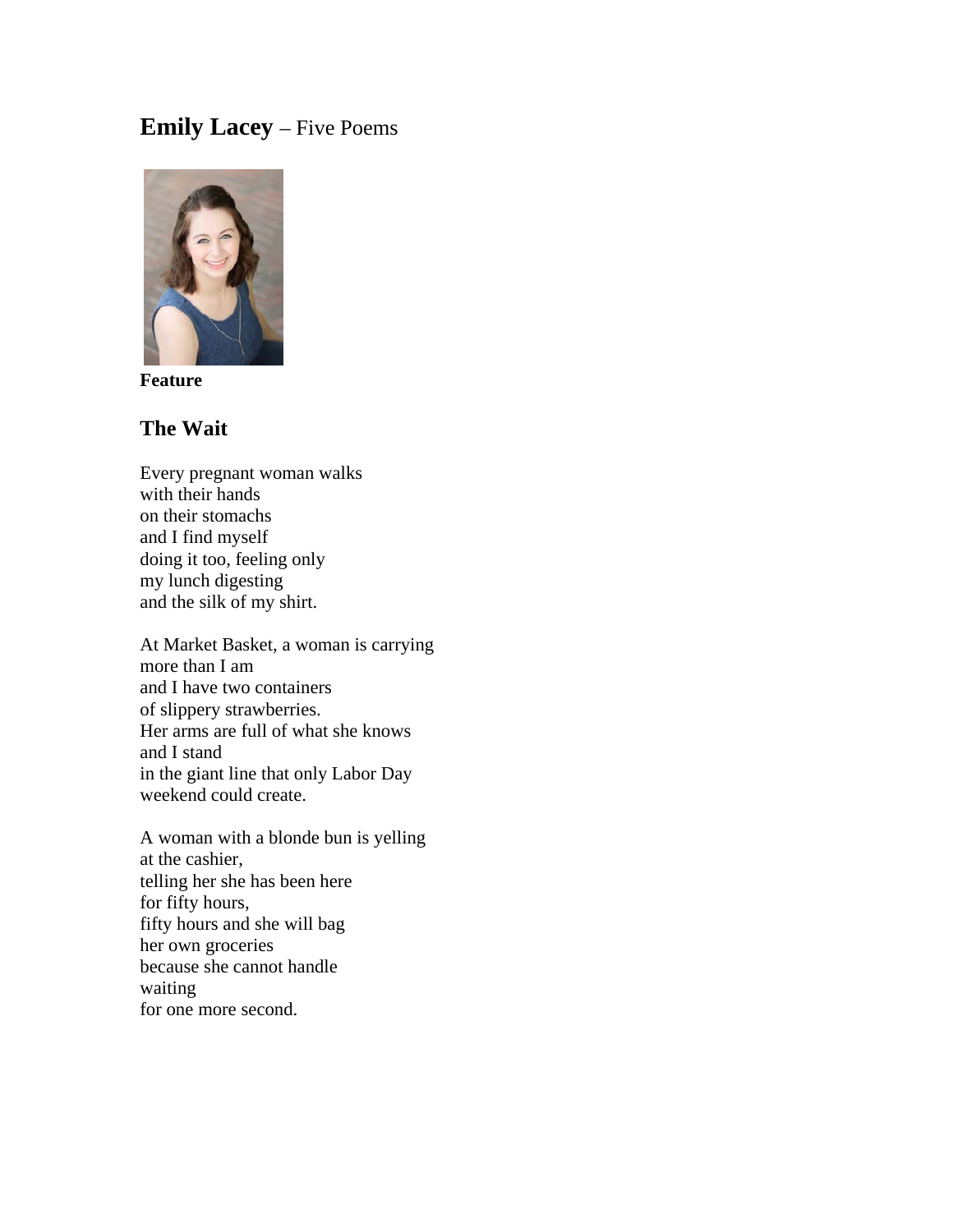### **Never Should Have**

When you pop up in dreams, I know I didn't put you there you snaked your way in. You think about me enough to make it happen and I don't think about you at all.

You wanted my lips to do nothing but press into yours, me to only see you, me to stay up until my eyes were sunken in, pink with forgotten sleep, just so we could be alone.

It's been three years and I wish you could see how I was never yours to begin with. How you never should have buried me in dark places when I never hid you.

If you see me again your eyes would take in my bulging belly, my finger hugged by a diamond, and you'd just see labels and a plan that didn't fit with you.

But what you don't see is how my husband would never have me lay on the floor, wait for me to make a nest with old, blue blankets that smell like another marriage.

In the winter, I'd huddle by the space heater, hope that our bodies would make it bearable.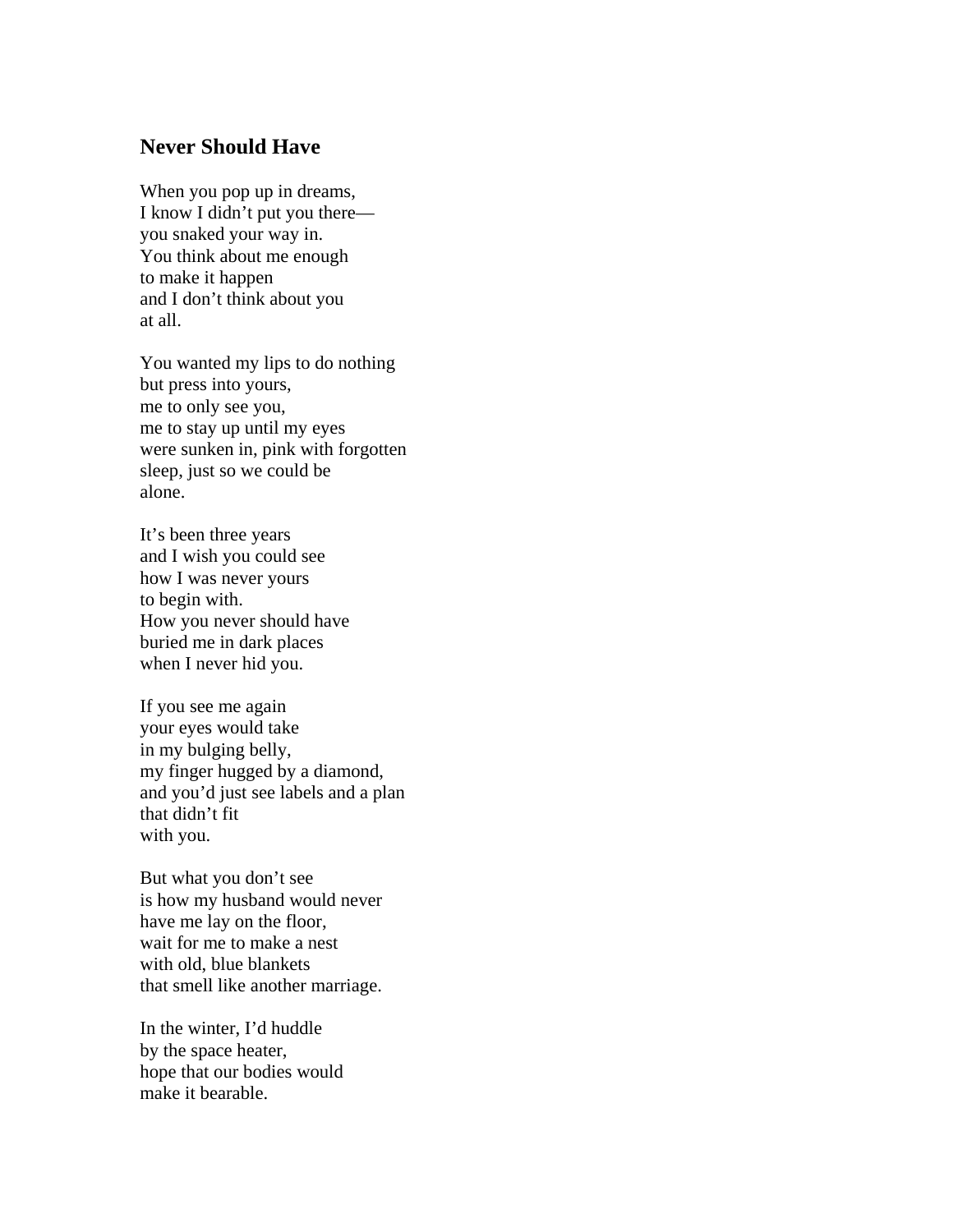In the summer, the fan wasn't enough but this one room was the only room that was safe to kiss in.

I hope your arms feel heavy and uncoordinated next time you reach into my dreams. And when you attempt to drag me out, try to pretend like my Subaru hasn't forgotten what your driveway feels like under its tires late at night. Just try to ignore that I sleep in a Queen-sized bed now with someone who loves me outside four walls.

#### **Before Birth Test**

There is nothing quick about ten seconds when I remember the whispered Mississippis between each number and the Q-tip climbs inside my nose, its eyes searching.

No symptoms, but they need my baby to be safe from me just in case. Even though prying her away would wipe me out faster than any plague. Even though my hard living room floor now seems more appealing than waiting hands and beeping monitors.

Once the Q-tip leaves, they stop counting but I am left with an unreachable feeling, unearthing parts of me I never knew I had.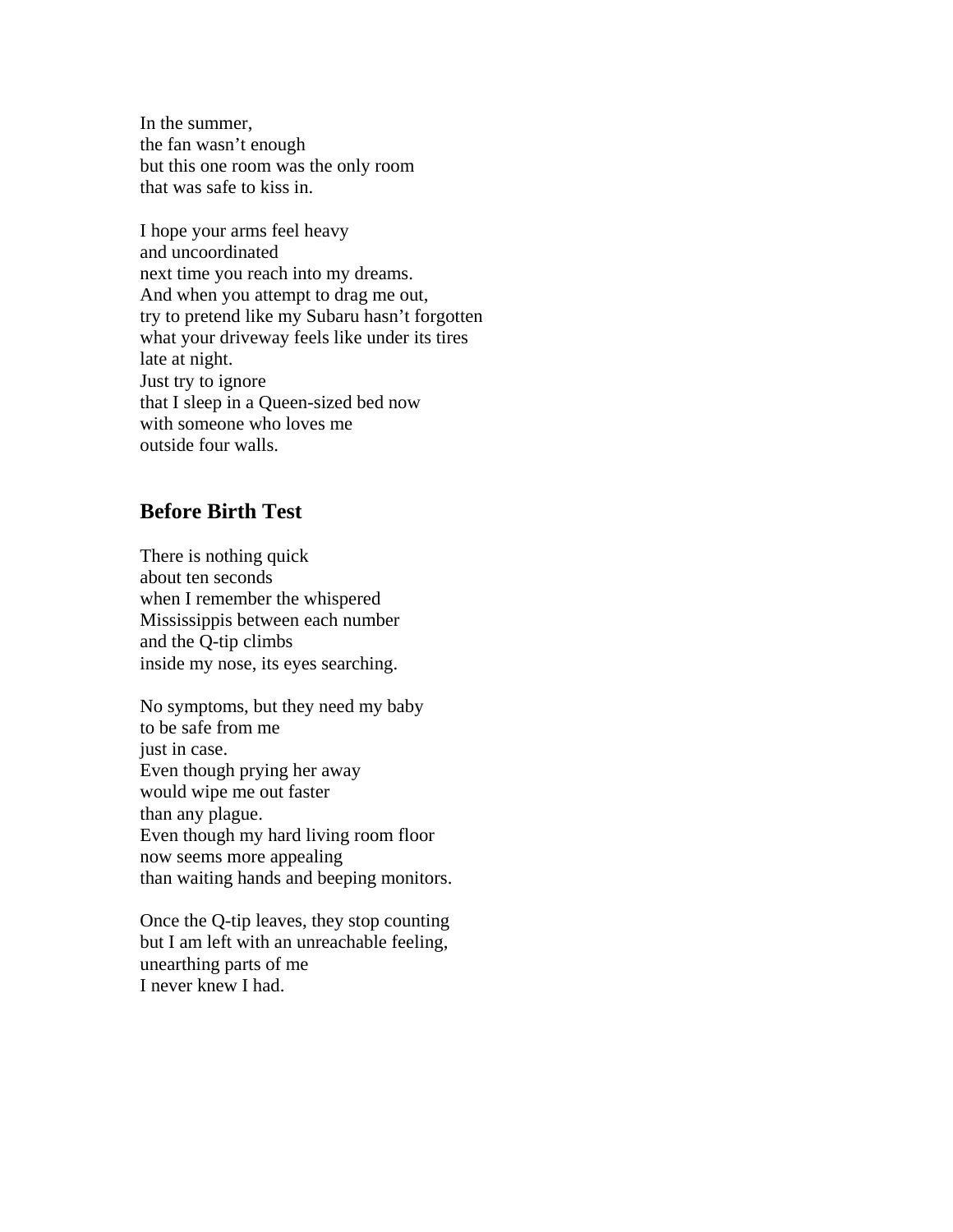#### **So Brave**

Rate your pain, the medical badges and masks say, like it's an Amazon review. How many stars do you give contractions—how much more can your body take, how long can you save your ten, your highest number?

You look too young to understand the difference between pressure and when it crosses that line. When it is sharp and inescapable.

Your epidural isn't working but they don't believe hot tears. You can't sit up, saw blades working on your skin, in the area no one wants to talk about. You tell them about your chronic condition, the reason this is worse for you. You are ready to spell it for them, but their fingers don't care about searching.

They don't dare to think a young woman is feeling something that would have broken them sooner. Instead they murmur you are so brave you are so brave as they re-do your epidural just to shut you up.

## **Drumming Fingers**

A hand so small can still squeeze tight enough to leave a feeling imprint. A grip that helps me out of bed with my fluid-filled legs,